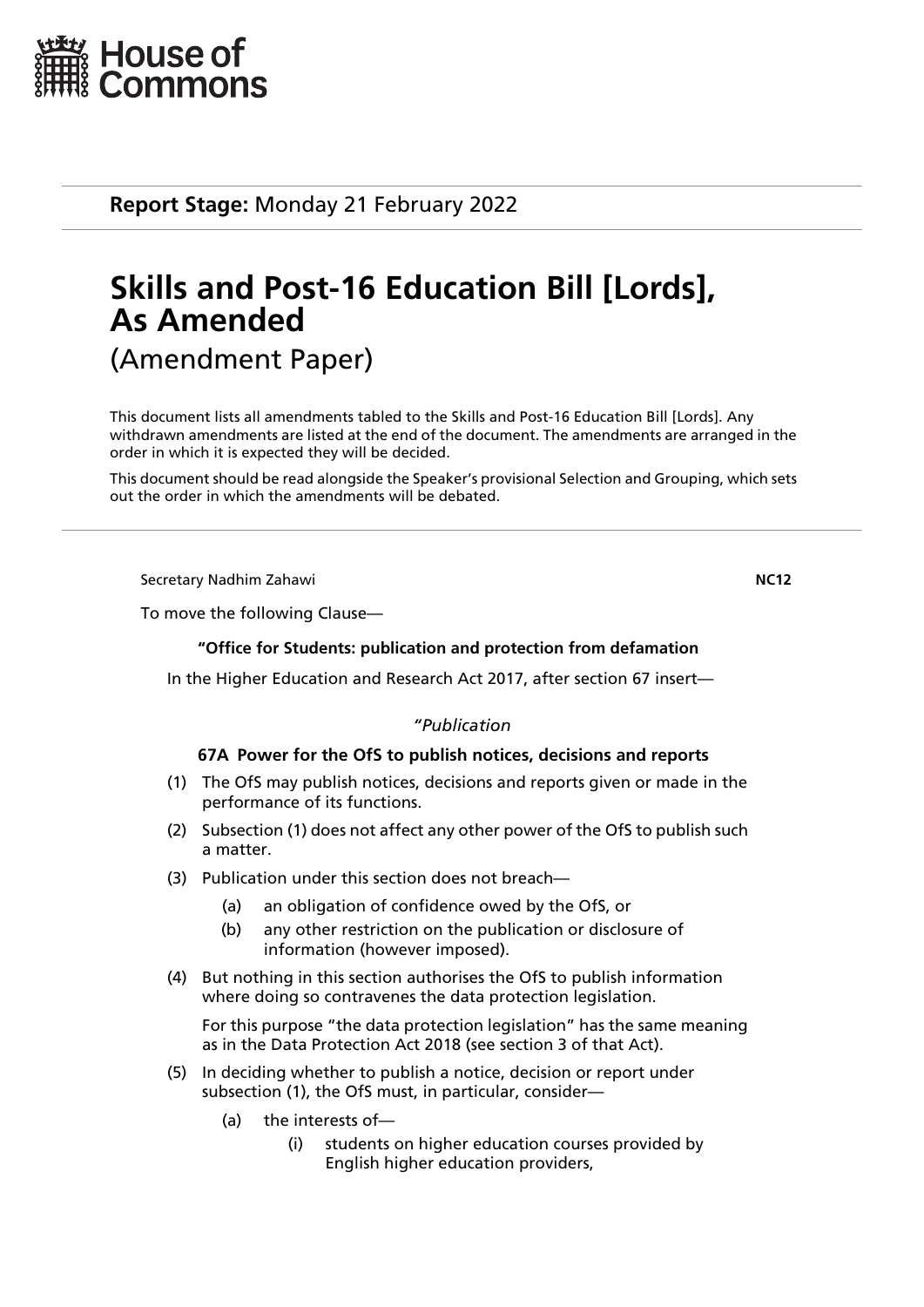- (ii) people thinking about undertaking, or who have undertaken, such courses, and
- (iii) English higher education providers,
- (b) the need for excluding from publication, so far as practicable, any information which relates to the affairs of a particular body or individual, where publication of that information would or might, in the opinion of the OfS, seriously and prejudicially affect the interests of that body or individual, and
- (c) the public interest.
- (6) For the purposes of this section and sections 67B and 67C—
	- (a) a reference to a decision includes a reference to the reasons for it, and
	- (b) any decision made in the course of exercising, or for the purposes of enabling the OfS to exercise, any of the OfS's functions (including making any other decision) is made "in the performance of its functions".

## **67B Publication of decision to conduct or terminate investigation**

- (1) This section applies where under section 67A(1) the OfS publishes a decision to conduct an investigation.
- (2) If the publication identifies a higher education provider or other body or individual whose activities are being, or to be, investigated, and—
	- (a) the OfS terminates the investigation without making any finding, or
	- (b) the findings of the investigation, so far as they relate to the higher education provider, body or individual, do not result in the OfS taking any further action,

the OfS must publish a notice stating that fact.

- (3) Section 67C does not apply to the publication of the decision to conduct the investigation to the extent that it includes information other than—
	- (a) a statement of the OfS's decision to conduct the investigation,
	- (b) a summary of the matter being, or to be, investigated, and
	- (c) a reference to the identity of any higher education provider or other body or individual whose activities are being, or to be, investigated.
- (4) See section 67A(6) for the meaning of references to decisions.

## *Defamation*

## **67C Protection from defamation claims**

(1) For the purposes of the law of defamation, publication by the OfS of any notice, decision or report given or made in the performance of its functions is privileged unless the publication is shown to have been made with malice.

This is subject to section 67B.

(2) See section 67A(6) for the meaning of references to decisions.""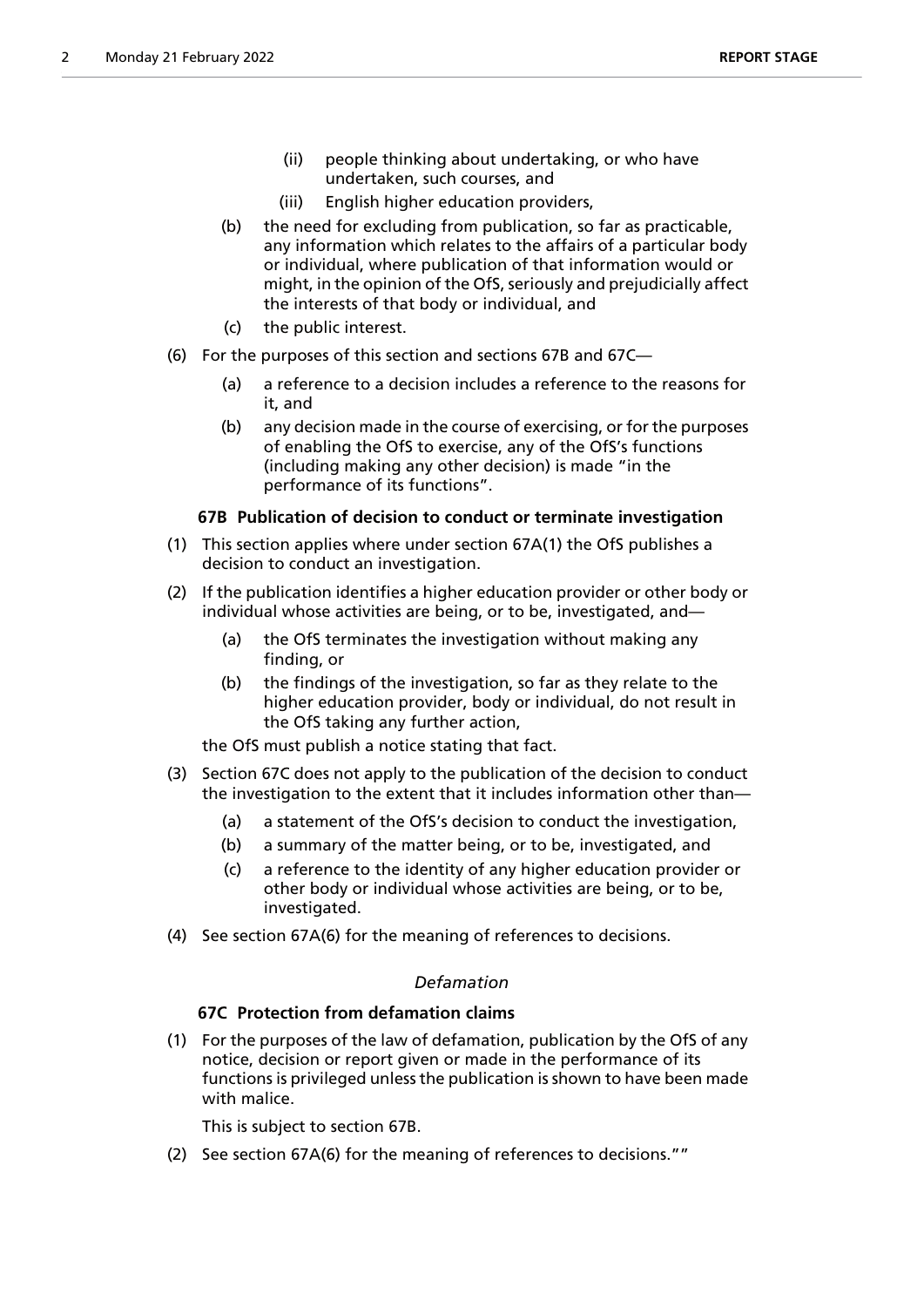This new clause amends the Higher Education and Research Act 2017 so as to confer publication powers on the Office for Students and provide it with protection from defamation claims.

Robert Halfon **NC1** Kim Johnson Ian Mearns Tom Hunt Brendan Clarke-Smith Miriam Cates<br>Bob Blackman Bob Blackman Derek Thomas Gordon Henderson Wera Hobhouse Christian Wakeford<br>
Chris Green Christian Olau Paul Maynard Steve McCabe Sir Peter Bottomley San Carden<br>1991 - Sarah Chammer Sarah Chammer Sarah Chammer Sarah Chammer Sarah Chammer Sarah Chammer Sarah Chammer Sarah Munira Wilson Margaret Greenwood

Tony Lloyd **Sarah Champion**<br>
Lee Anderson **The Sarah Champion** 

Dr Matthew Offord

To move the following Clause—

## **"Apprenticeships for prisoners**

 Notwithstanding any other statutory provision, prisoners in English prisons may participate in approved English apprenticeships, as defined by section A1 of the Apprenticeships, Skills, Children and Learning Act 2009."

#### **Member's explanatory statement**

The aim of this new clause is to ensure that prisoners can start Apprenticeships while they are serving their sentence.

| <b>Miriam Cates</b><br>Sir Peter Bottomley<br>Tony Lloyd<br>Lee Anderson | Sarah Olney<br>Dan Carden<br>Sarah Champion |                  |
|--------------------------------------------------------------------------|---------------------------------------------|------------------|
|                                                                          |                                             | N <sub>C</sub> 2 |

To move the following Clause—

#### **"Provision of opportunities for education and skills development**

- (1) Any person of any age has the right to free education on an approved course up to Level 3 supplied by an approved provider of further or technical education, if he or she has not already studied at that level.
- (2) Any approved provider must receive automatic in-year funding for any student covered by subsection (1), and supported by the Adult Education Budget, at a tariff rate set by the Secretary of State.
- (3) Any employer receiving apprenticeship funding must spend at least two thirds of that funding on people who begin apprenticeships at Levels 2 and 3 before the age of 25."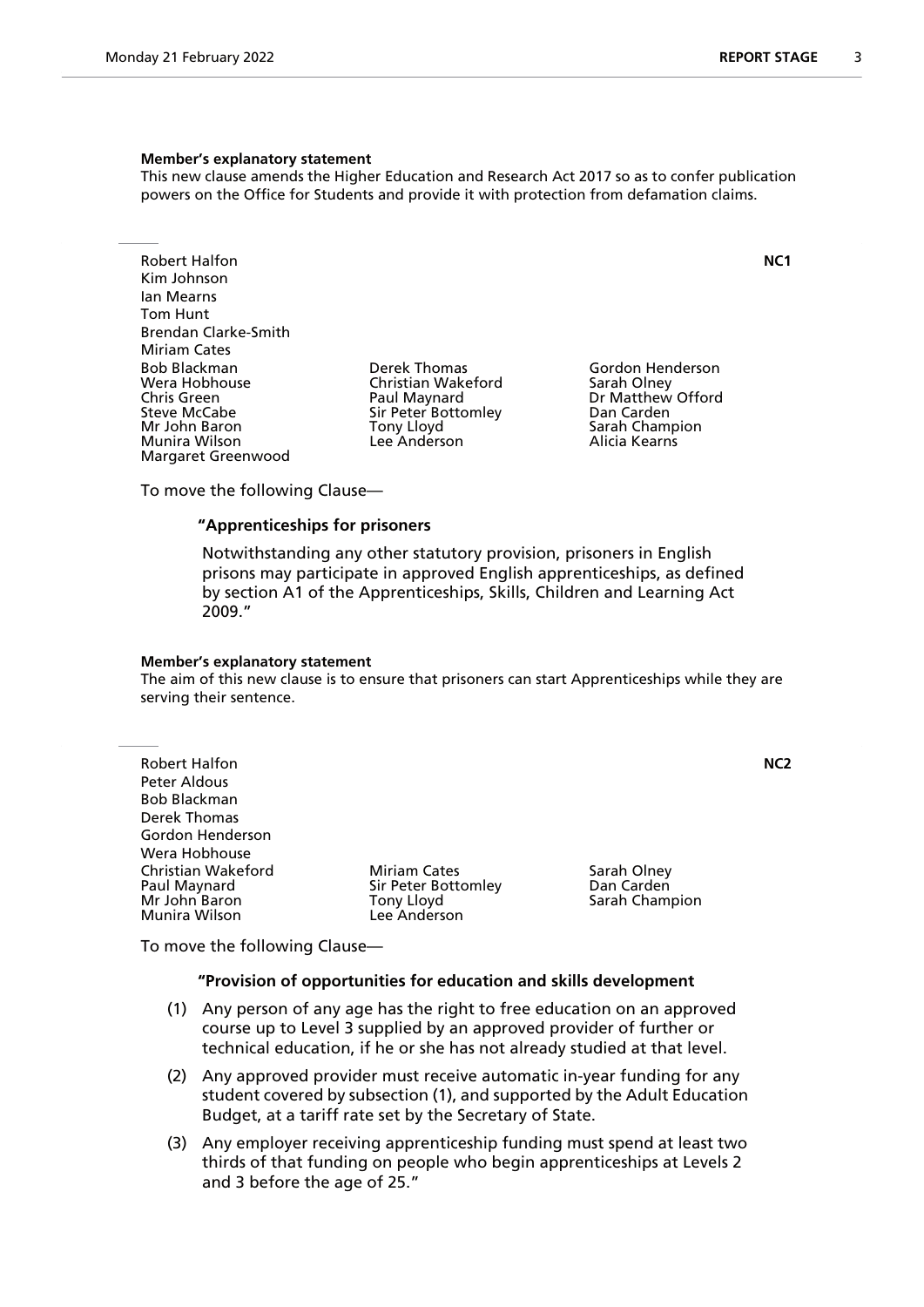This new clause would provide for education and skills development up to a Level 3 qualification for any person of any age supplied by an approved provider if they have not already studied at that level.

Robert Halfon **NC3** Bob Blackman Derek Thomas Gordon Henderson Wera Hobhouse Christian Wakeford Peter Aldous **Miriam Cates** Sarah Olney<br>
Chris Green **Sarah Olney Chris Chris Chris Creen** Sir Peter Bot Chris Green The Paul Maynard Sir Peter Bottomley<br>
Dan Carden The Sir Peter Bottomley<br>
Mr John Baron The Sir Peter Bottomley Sarah Champion Alicia Kearns

Mr John Baron Tony Lloyd<br>Munira Wilson The Lee Anderson

To move the following Clause—

#### **"Amendments to section 42B of the Education Act 1997**

- (1) Section 42B of the Education Act 1997 is amended as follows.
- (2) After subsection (1) insert—
- "(1A) In complying with subsection (1), the proprietor must give a representative range of education and training providers (including, where reasonably practicable, a university technical college) access to registered pupils on at least three occasions during each of the first, second and third key phase of their education."
- (3) After subsection (2) insert—
- "(2A) The proprietor of a school in England within subsection (2) must—
	- (a) ensure that each registered pupil meets, during both the first and second key phase of their education, with a representative range of education and training providers to whom access is given, and
	- (b) ask providers to whom access is given to provide information that includes the following—
		- (i) information about the provider and the approved technical education qualifications or apprenticeships that the provider offers,
		- (ii) information about the careers to which those technical education qualifications or apprenticeships might lead,
		- (iii) a description of what learning or training with the provider is like, and
		- (iv) responses to questions from the pupils about the provider or technical education qualifications and apprenticeships.
- (2B) Access given under subsection (1) must be for a reasonable period of time during the standard school day."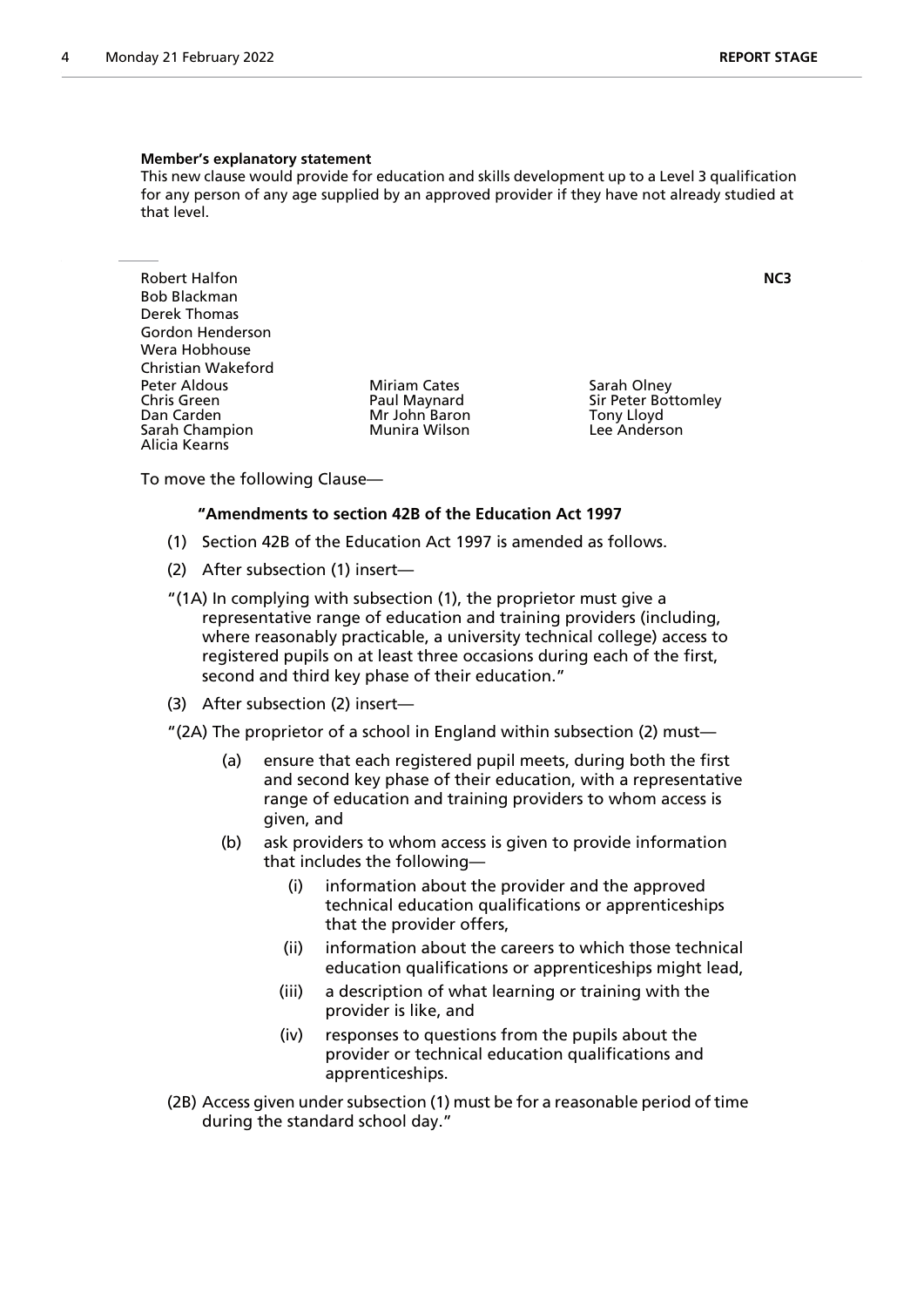- (4) After subsection (5)(a), insert—
	- "(aa) a requirement to provide access to a representative range of education and training providers to include where practicable a university technical college;"
- (5) In subsection (5)(c), after "access" insert "and the times at which the access is to be given;"
- (6) After subsection (5)(c), insert—
	- "(d) an explanation of how the proprietor proposes to comply with the obligations imposed under subsection (2A)."
- (7) After subsection (9), insert—

"(9A) For the purposes of this section—

- (a) the first key phase of a pupil's education is the period—
	- (i) beginning at the same time as the school year in which the majority of pupils in the pupil's class attain the age of 13, and
	- (ii) ending with 28 February in the following school year;
- (b) the second key phase of a pupil's education is the period—
	- (i) beginning at the same time as the school year in which the majority of pupils in the pupil's class attain the age of 15, and
	- (ii) ending with 28 February in the following school year;
- (c) the third key phase of a pupil's education is the period
	- beginning at the same time as the school year in which the majority of pupils in the pupil's class attain the age of 17, and
	- (ii) ending with 28 February in the following school year.""

#### **Member's explanatory statement**

This new clause is intended to replace Clause 14. This clause will ensure that section 2 of the Technical and Further Education Act 2017, commonly known as the Baker Clause, is legally enforceable.

Chris Skidmore **NC4** Caroline Ansell Siobhan Baillie Andrew Bowie

To move the following Clause—

## **"Green Skills Strategy**

 The Secretary of State must, before the end of the period of 12 months beginning with the day on which this Act is passed, publish a Green Skills Strategy, setting out a plan to support people to attain the skills, capabilities or expertise through higher education, further education or technical education that directly contribute to, or indirectly support, the following—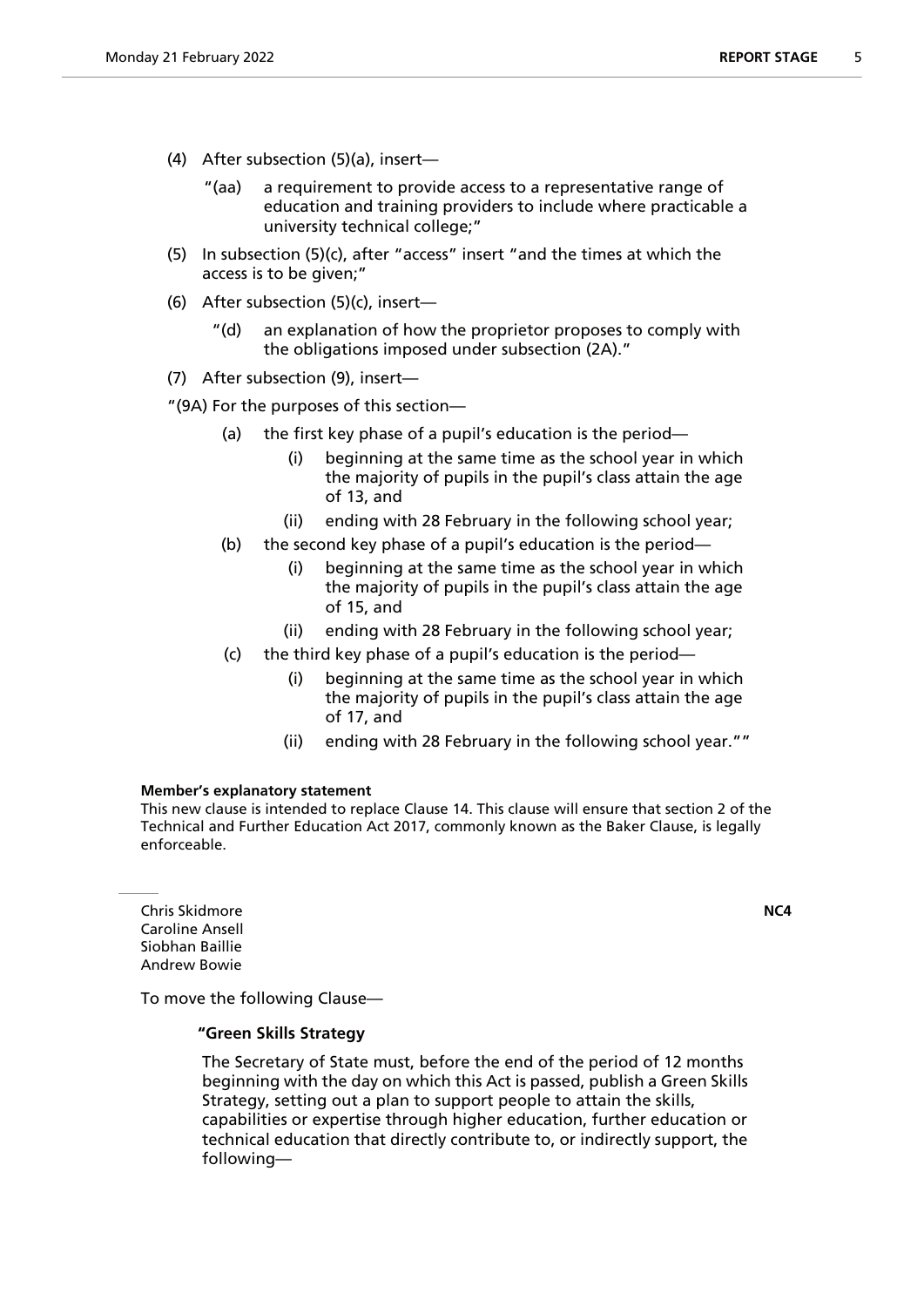- (a) compliance with the duty imposed by section 1 of the Climate Change Act 2008 (United Kingdom net zero emissions target),
- (b) adaptation to climate change, or
- (c) meeting other environmental goals (such as restoration or enhancement of the natural environment)."

This new clause would require the Secretary of State to publish a national green skills strategy which would set out a plan to support people to attain skills which will directly contribute to or indirectly support climate change and environmental goals.

Peter Aldous **NC5** Chris Skidmore Robert Halfon Margaret Greenwood

To move the following Clause—

## **"Universal Credit conditionality review**

 The Secretary of State must review universal credit conditionality with a view to ensuring that adult learners who are—

- (a) unemployed, and
- (b) in receipt of universal credit

remain entitled to universal credit if they enrol on an approved course for a qualification which is deemed to support them to secure sustainable employment."

#### **Member's explanatory statement**

This new clause is intended to ensure greater flexibility for potential students in receipt of universal credit to take up appropriate training that will better equip them for employment.

Chris Skidmore **NC6**

To move the following Clause—

#### **"Skills levels in England and Wales: review**

- (1) Within one year of the passing of this Act, and each year thereafter, the Secretary of State must prepare and publish a report on overall levels of skills in England and Wales and their economic impact, including regional and demographic breakdowns.
- (2) The report under subsection (1) must in particular examine—
	- (a) cohort sizes and compositions of all qualifications from entry level to level 8,
	- (b) cohort skill achievement rates, in terms of result breakdowns,
	- (c) cohort placement success rates, in terms of numbers in further qualifications or new employment within 12 months after achieving each qualification,
	- (d) job retention and labour market turnover,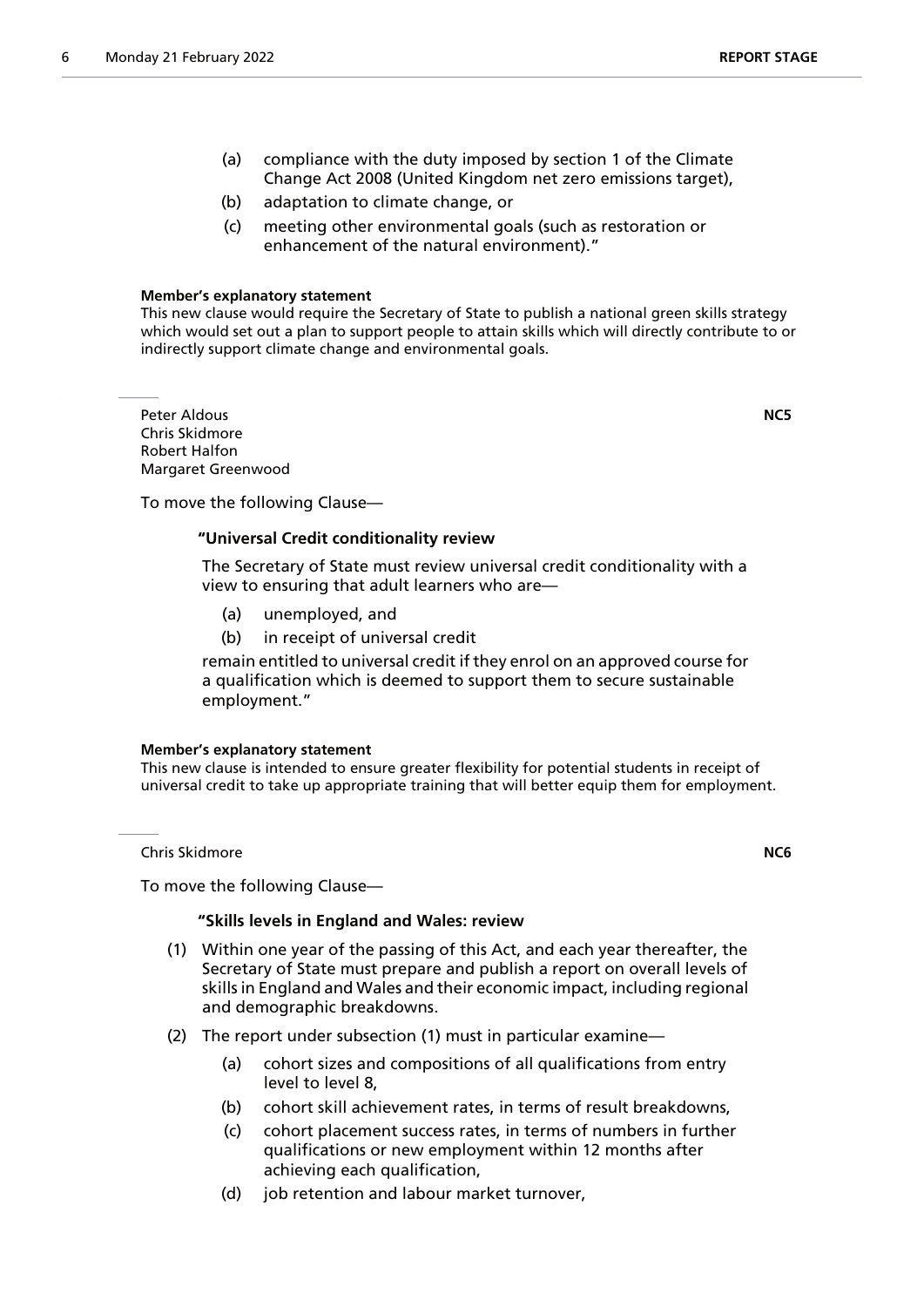- (e) labour productivity, and
- (f) job satisfaction and fulfilment.
- (3) The report under subsection (1) must be laid before both Houses of Parliament."

This new clause would require the Secretary of State to publish an annual report on overall skills levels and economic output across England and Wales.

Chris Skidmore **NC7**

To move the following Clause—

## **"Lifetime skills guarantee**

- (1) All persons have the right to study a fully-funded approved course for a qualification up to level 3 supplied by an approved provider of further, higher, or technical education if they—
	- (a) do not currently hold a level 3 qualification, or
	- (b) currently hold a level 3 qualification and would benefit from retraining.
- (2) The Secretary of State must prepare and publish a list of approved courses for the purposes of subsection (1).
- (3) The Secretary of State must consult on the list of approved courses to ensure that they are compatible with national levelling up and skills strategies.
- (4) The Secretary of State must review the list of approved courses at least every six months with a view to ensuring that they reflect the skills needed as the economy changes."

## **Member's explanatory statement**

This new clause places the Government lifetime skills guarantee on a statutory footing, ensuring that those without an A-level or equivalent qualification, or who hold such qualification but would benefit from reskilling, are able to study a fully funded approved course.

Chris Skidmore **NC8**

To move the following Clause—

## **"National Strategy for Integrated Education**

- (1) The Secretary of State must, before the end of the period of 12 months beginning with the day on which this Act is passed, publish a National Strategy for Integrated Education.
- (2) A strategy under this section must—
	- (a) support the creation or development of courses offering integrated academic and vocational content, or a range of academic and vocational modules which can be combined into hybrid qualifications, at levels 4 to 8;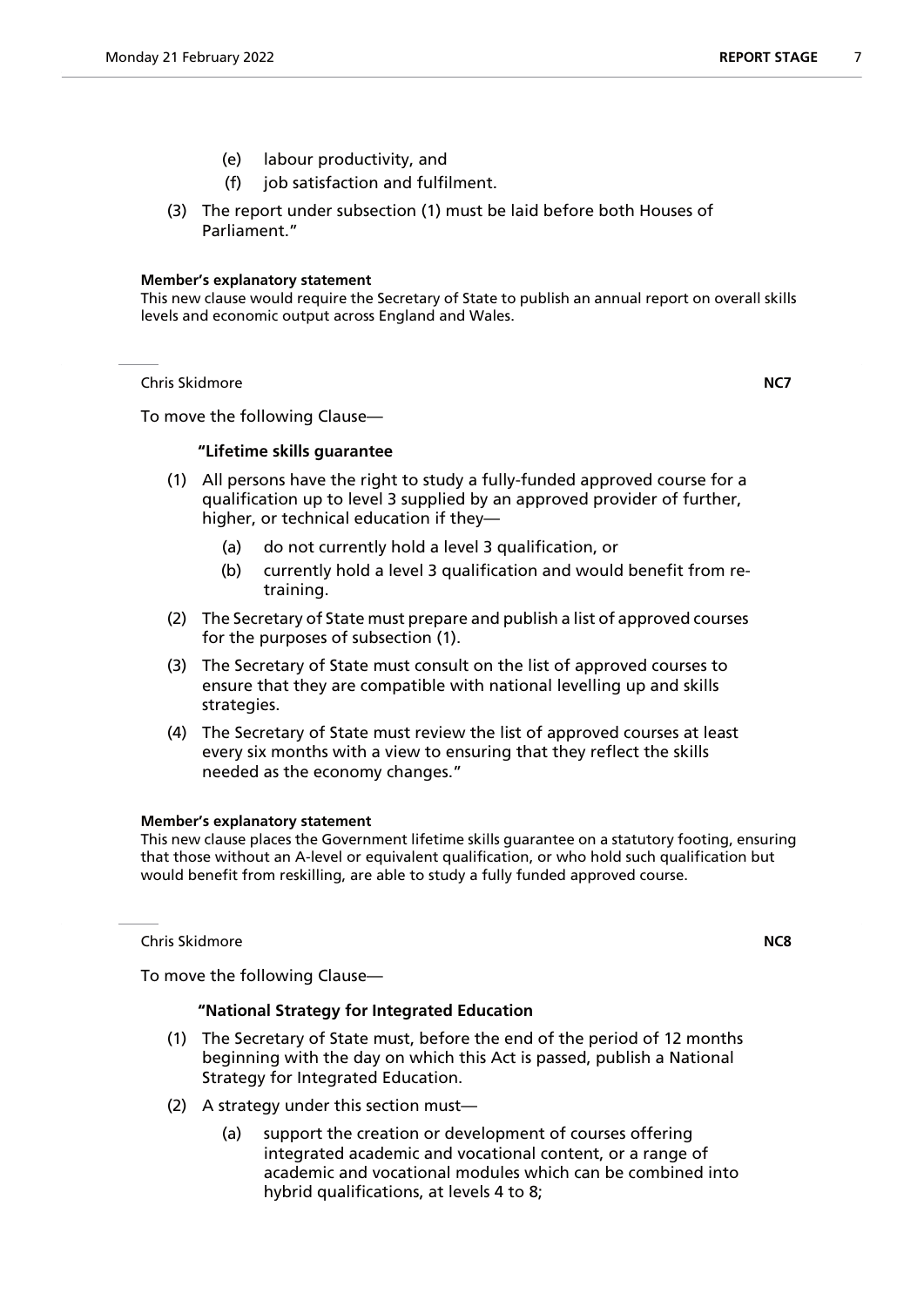- (b) support the creation or development of institutions offering courses under paragraph (a);
- (c) set out a role for training programme providers in designing courses under paragraph (a).
- (3) The Secretary of State must consult the Institute for Apprenticeships and Technical Education, Ofqual, and Quality Assurance Agency on any strategy to be published under this section.
- (4) The Secretary of State must make regulations within 24 months of the passing of this Act to provide for such elements of the strategy as require enactment through statutory provisions."

Chris Skidmore **NC9**

To move the following Clause—

## **"Integrated compatibility of modules and accreditation**

- (1) The Secretary of State must publish a National Accreditation Framework for Modular Learning. A framework must include guidance on—
	- (a) the unbundling of modular components of courses and qualifications;
	- (b) the stacking of modular components of courses and qualifications; and
	- (c) the transfer of modular components between institutions,
	- for the purposes of ensuring—
		- (i) transparency;
		- (ii) mutual recognition of qualifications across academic, vocational and integrated further and higher education institutions; and
		- (iii) clarity on the options available to learners for unbundling or stacking modules into an overall qualification which meets the needs of their own professional development, and skills gaps within the national labour-market.
- (2) The Institute for Apprenticeships and Technical Education, Ofqual, and Quality Assurance Agency must assist in the preparation of any framework under this section.
- (3) A framework under this section must set out a role for the Institute, Ofqual and the Quality Assurance Agency in ensuring the effective operation of the framework."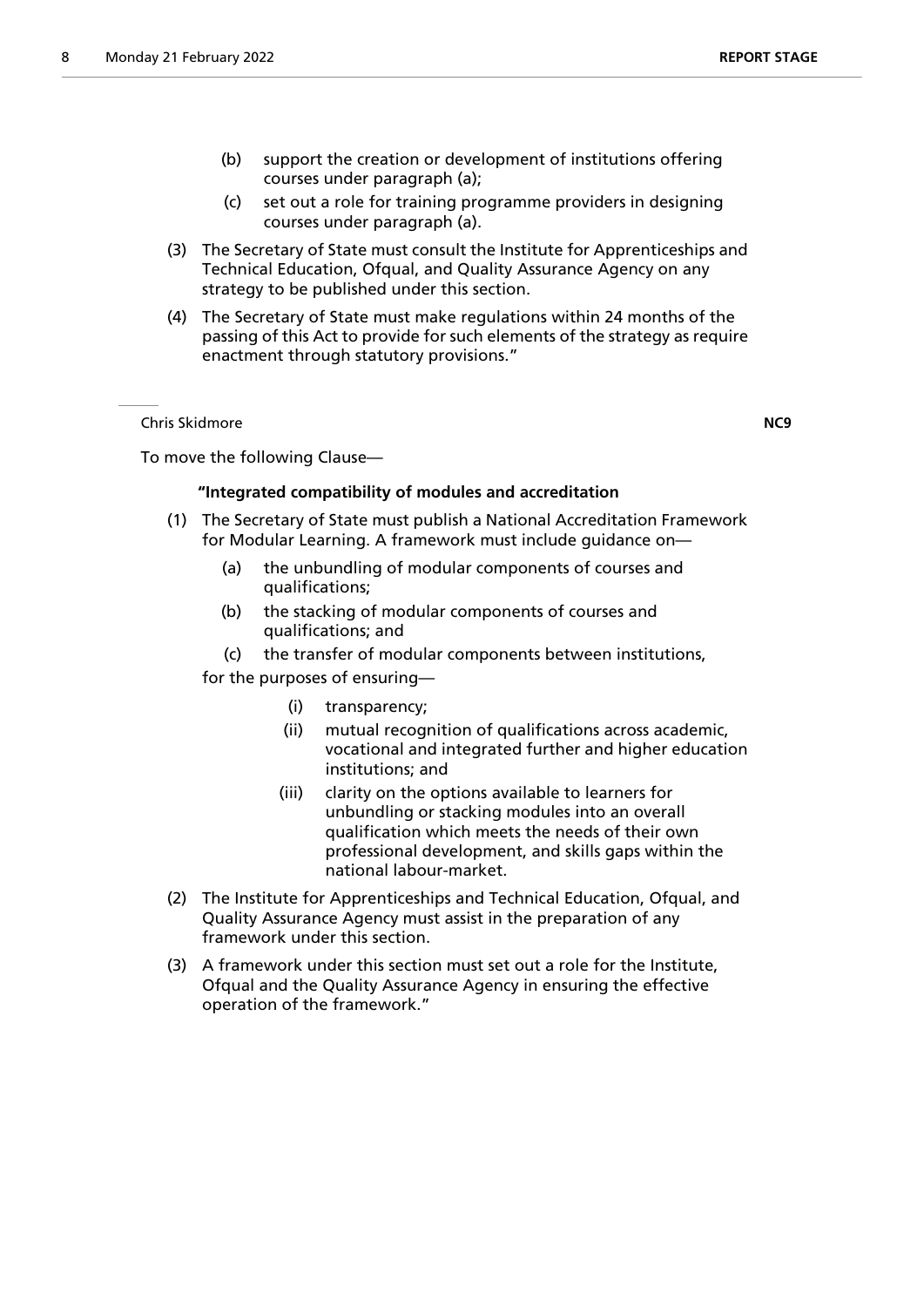To move the following Clause—

## **"Role of employers in employee reskilling**

- (1) The Secretary of State may make regulations for the purpose of ensuring that employers provide—
	- (a) a minimum number of hours per year for in-work training and skills development for employees; and
	- (b) a minimum number of hours of retraining support for courses chosen at the discretion of former employees who have been made redundant, as part of an employer's redundancy package.
- (2) The minimum numbers of hours under section (1)(a) and (b) are to be set by the Secretary of State.
- (3) In this section, "employer" has the same meaning as in section 4.
- (4) The Secretary of State may, by regulation, establish a skills tax credit, for the purpose of—
	- (a) making allowance for funding the provision of time and training under subsection (1); and
	- (b) incentivising and rewarding employers for investing the skills development of their employees."

Munira Wilson **NC11** Sarah Olney

To move the following Clause—

## **"Transition to 16+ education**

- (1) The Secretary of State may make regulations requiring local authorities to fulfil the function of an admissions authority with regard to admissions to further education courses provided within their administrative jurisdiction, for the purposes of ensuring admission to further education is allocated in an open and fair manner.
- (2) Regulations under this section may require local authorities to run admissions processes in relation to further education in a manner comparable with the processes set out in Part III of the School Standards and Framework Act 1998 in so far as they relate to the admissions processes for primary and secondary education.
- (3) In this section, "further education" has the same meaning as in the Education Act 1996 (see section 2 of that Act)."

#### **Member's explanatory statement**

This new clause would allow the Secretary of State to require local authorities to run admission to further education in a manner comparable to admissions for primary and secondary education.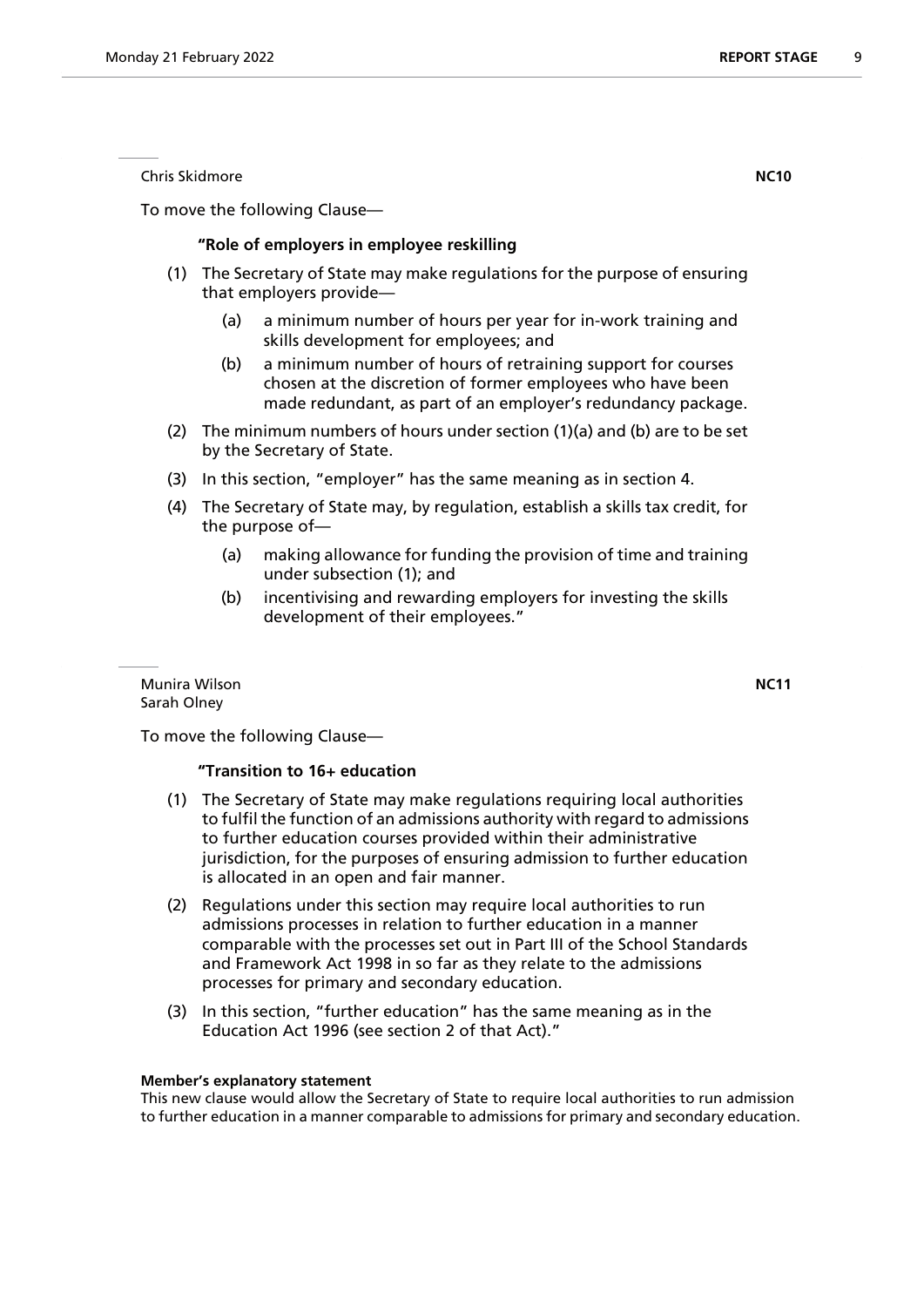**Stephen Timms NC13** Kate Green

To move the following Clause—

## **"Access to Sharia-compliant lifelong learning loans**

- (1) The Secretary of State must make provision by regulations for Shariacompliant student finance to be made available as part of the lifelong learning entitlement.
- (2) Regulations under this section are to be made by statutory instrument, and a statutory instrument containing regulations under this section may not be made unless a draft of the instrument has been laid before, and approved by a resolution of, each House of Parliament."

#### **Member's explanatory statement**

This new clause allows the Secretary of State to make provision for Sharia-compliant LLE loans.

| Caroline Lucas  |                    |              | <b>NC14</b> |
|-----------------|--------------------|--------------|-------------|
| Clive Lewis     |                    |              |             |
| Tim Farron      |                    |              |             |
| Wera Hobhouse   |                    |              |             |
| Kenny MacAskill |                    |              |             |
| Stephen Farry   |                    |              |             |
| Nadia Whittome  | Dame Diana Johnson | Tony Lloyd   |             |
| Richard Burgon  | Wendy Chamberlain  | Daisy Cooper |             |
| Claudia Webbe   | Zarah Sultana      |              |             |

To move the following Clause—

#### **"Recognition of skills in the energy sector**

- (1) Within six months of the passing of this Act, the Secretary of State must publish an Energy Sector Skills Strategy, for the purposes of—
	- (a) achieving cross-sector recognition of core skills and training in the offshore energy sector, including the oil and gas sector, and the renewable energy sector; and
	- (b) ensuring training and training standards bodies within the offshore energy sector adopt a transferable skills and competency-based approach to training.
- (2) The strategy must target all workers, whether directly or indirectly (subcontracted or agency) employed, or engaged through day-rate or selfemployed contract models.
- (3) When producing the strategy, the Secretary of State must consult with—
	- (a) workers within the offshore energy sector;
	- (b) unions within the offshore energy sector;
	- (c) energy companies; and
	- (d) training standards bodies relevant to the offshore energy sector.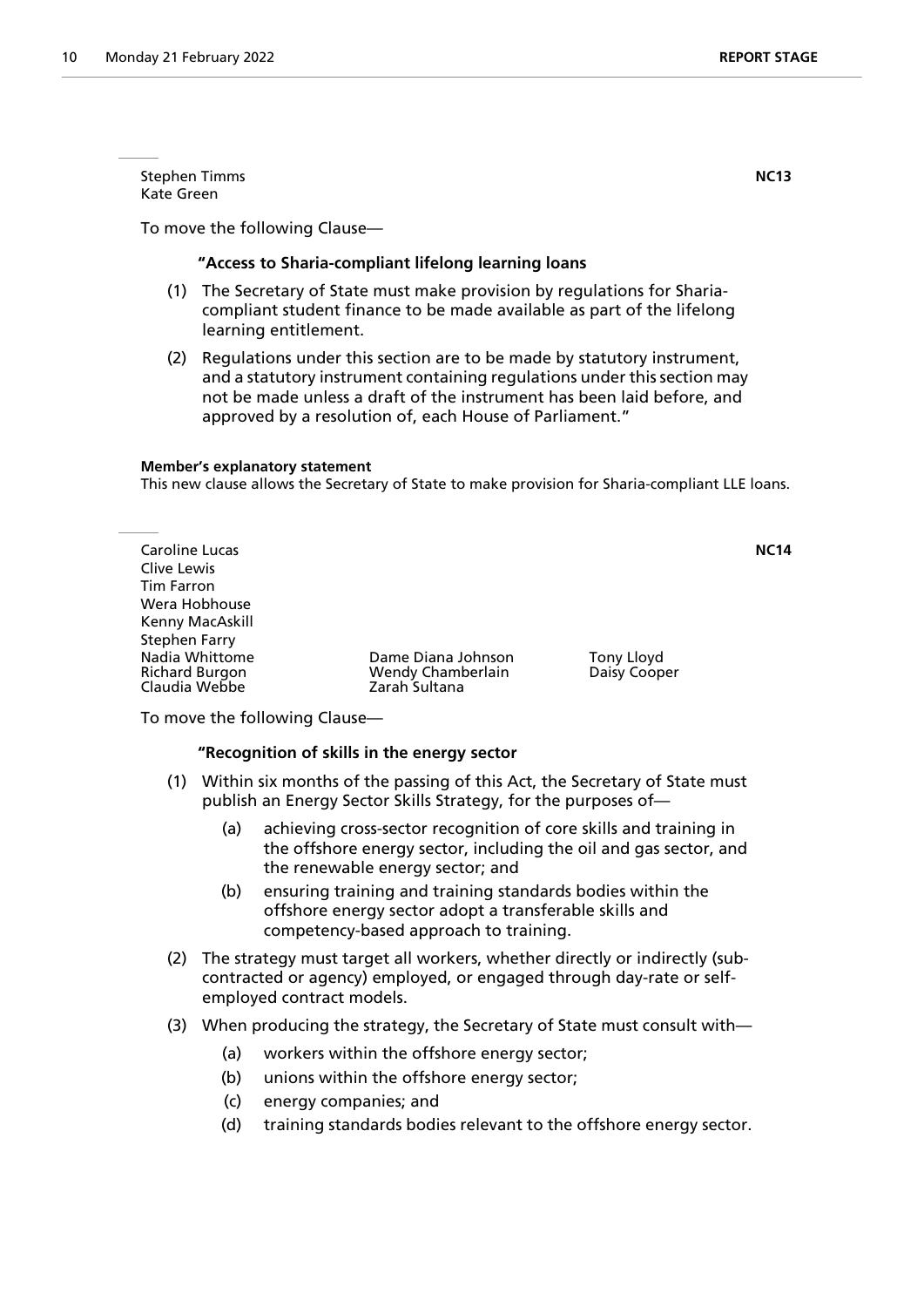This new clause would facilitate cross-sector recognition of skills and training between the oil and gas sector and the renewable energy sector.

Caroline Lucas **NC15** Clive Lewis Tim Farron Wera Hobhouse Kenny MacAskill Stephen Farry Claudia Webbe

Nadia Whittome **National Dame Diana Johnson** Tony Lloyd<br>Richard Burgon **National Wendy Chamberlain** Daisy Cooper Wendy Chamberlain<br>Zarah Sultana

To move the following Clause—

## **"Retraining guarantee for oil and gas workers**

- (1) The Secretary of State must guarantee access to training, grants, resources and other support facilities to workers in the oil and gas sector, including—
	- (a) assessment of existing skills and training;
	- (b) understanding of skills matrices for careers in the offshore energy sector, including renewable energy and oil and gas;
	- (c) advice on alternative green energy jobs; and
	- (d) funding to complete training relevant to the green energy sector;

for the purpose of proactively supporting oil and gas workers wishing to transition to careers in the green energy sector, regardless of their current contract status.

- (2) Support under this section must be made available to—
	- (a) all workers, whether directly or indirectly (sub-contracted or agency) employed, or engaged through day-rate or selfemployed contract models; and
	- (b) workers who have recently left the oil and gas sector."

#### **Member's explanatory statement**

This new clause would establish a retraining guarantee for oil and gas workers seeking to leave the sector, supporting them in transitioning to green energy jobs.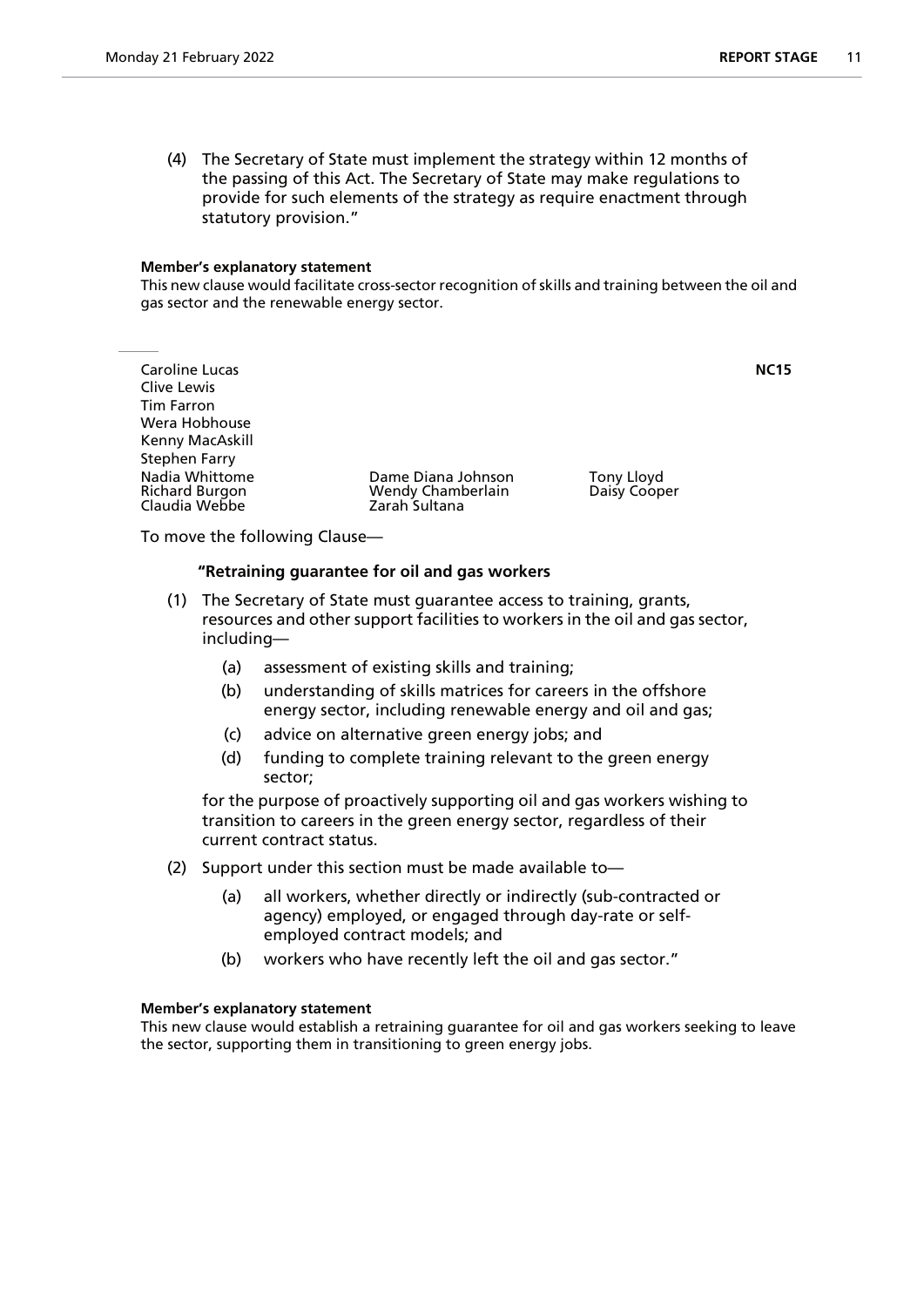| Margaret Greenwood<br>lan Byrne<br>Claudia Webbe                         |                                                                      |                                                                                 | <b>NC16</b> |
|--------------------------------------------------------------------------|----------------------------------------------------------------------|---------------------------------------------------------------------------------|-------------|
| Peter Dowd<br>Mick Whitley<br>Paula Barker                               |                                                                      |                                                                                 |             |
| Kim Johnson<br>Maria Eagle<br>Kate Green<br>Emma Hardy<br>Nadia Whittome | Sir George Howarth<br>Rosie Cooper<br>Kerry McCarthy<br>Kate Osborne | Dame Angela Eagle<br>Sarah Champion<br>Dame Diana Johnson<br>Christian Wakeford |             |

To move the following Clause—

#### **"National review and plan for improving levels of adult literacy**

- (1) Within two years of the passing of this Act, and every two years thereafter, the Secretary of State must review adult literacy levels in England, for the purpose of improving adult literacy levels.
- (2) A review under this section must identify the number of adults with literacy levels—
	- (a) below Entry Level 1,
	- (b) below Entry Level 2,
	- (c) below Entry Level 3,
	- (d) below Level 1, and
	- (e) below Level 2.
- (3) The findings of a review under this section must be published in a report, which must be laid before Parliament.
- (4) A report under this section must include a breakdown of the levels of adult literacy by local authority area.
- (5) When a report under this section is laid before Parliament, the Secretary of State must also publish a strategy setting out steps the Government intends to take to improve levels of adult literacy in England."

#### **Member's explanatory statement**

This new clause would require the Secretary of State to, every two years, review levels of adult literacy in England, publish the findings of that review and set out a strategy to improve levels of adult literacy in England.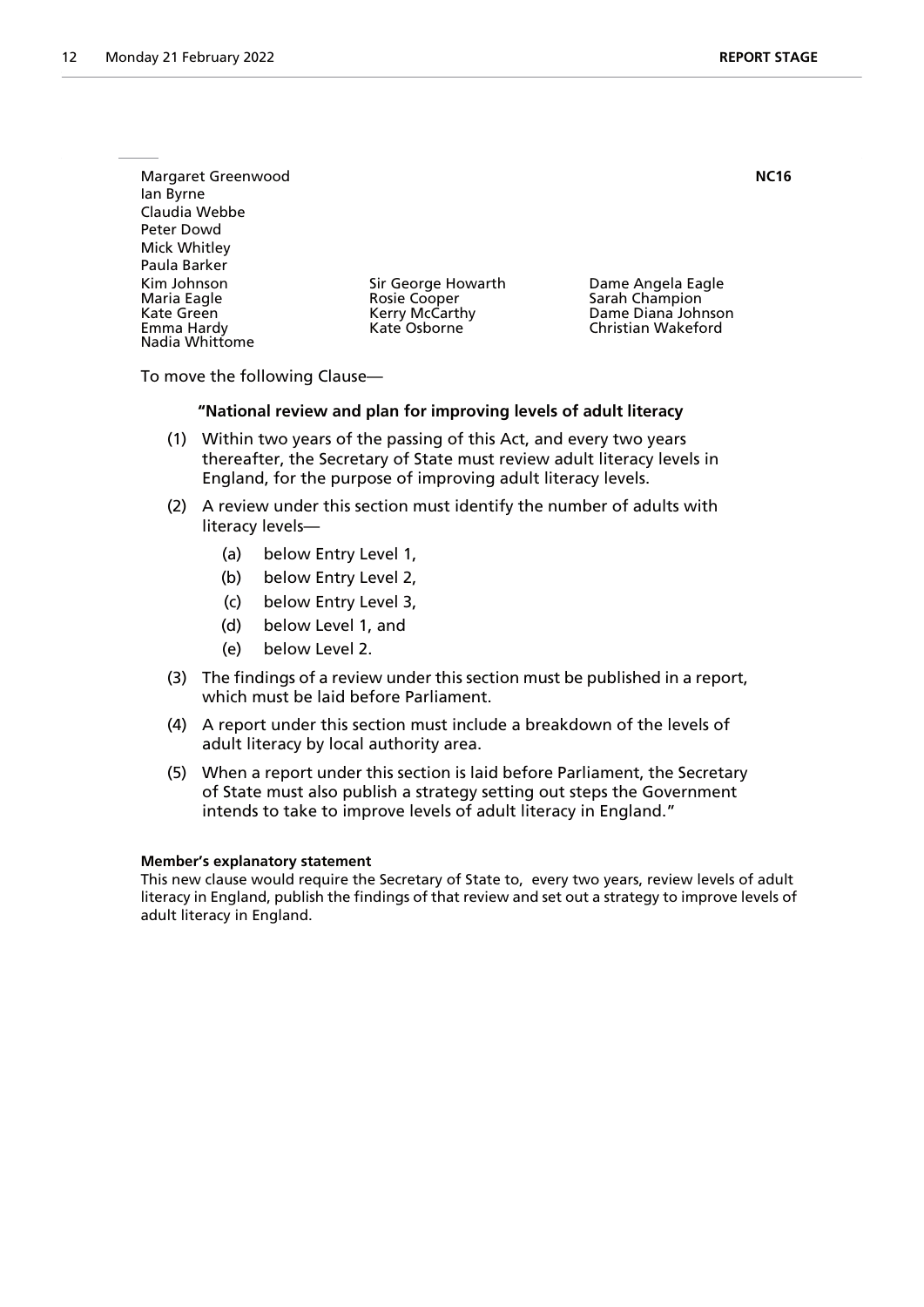| Margaret Greenwood         |                                    |                                     | <b>NC17</b> |
|----------------------------|------------------------------------|-------------------------------------|-------------|
| lan Byrne                  |                                    |                                     |             |
| Claudia Webbe              |                                    |                                     |             |
| Peter Dowd                 |                                    |                                     |             |
| Mick Whitley               |                                    |                                     |             |
| Paula Barker               |                                    |                                     |             |
| Kim Johnson<br>Maria Eagle | Sir George Howarth<br>Rosie Cooper | Dame Angela Eagle<br>Sarah Champion |             |
| Dame Diana Johnson         | Emma Hardy                         | Kate Osborne                        |             |
|                            |                                    |                                     |             |

To move the following Clause—

#### **"Availability of humanities, social sciences, arts and languages courses**

- (1) The Secretary of State must review the availability of humanities, social sciences, arts and languages courses at Entry Level through to Level 4 in a specified area to which a local skills improvement plan relates.
- (2) The outcome of a review under this section must be—
	- (a) provided to the relevant employer representative body for a specified area; and
	- (b) laid before both Houses of Parliament.
- (3) Where a review under this section identifies inadequate availability of courses in a specified area, the Secretary of State must take steps to remedy this inadequacy, to ensure courses are available in all specified areas.
- (4) A review under this section in relation to a specified area must be conducted each time the Secretary of State approves and publishes a local skills improvement plan for that specified area."

#### **Member's explanatory statement**

This new clause requires the Secretary of State to review the availability of humanities, social sciences, arts and languages courses at Entry level to Level 4 in areas to which an LSIP applies. It would also require the Secretary of State to take steps to remedy inadequate availability of the courses.

Peter Aldous **2** Margaret Greenwood

Clause 1, page 2, line 36, after "authority" insert "and further education providers in the specified area"

#### **Member's explanatory statement**

This amendment would provide for employer representative boards to develop local skills improvement plans in partnership with local further education providers.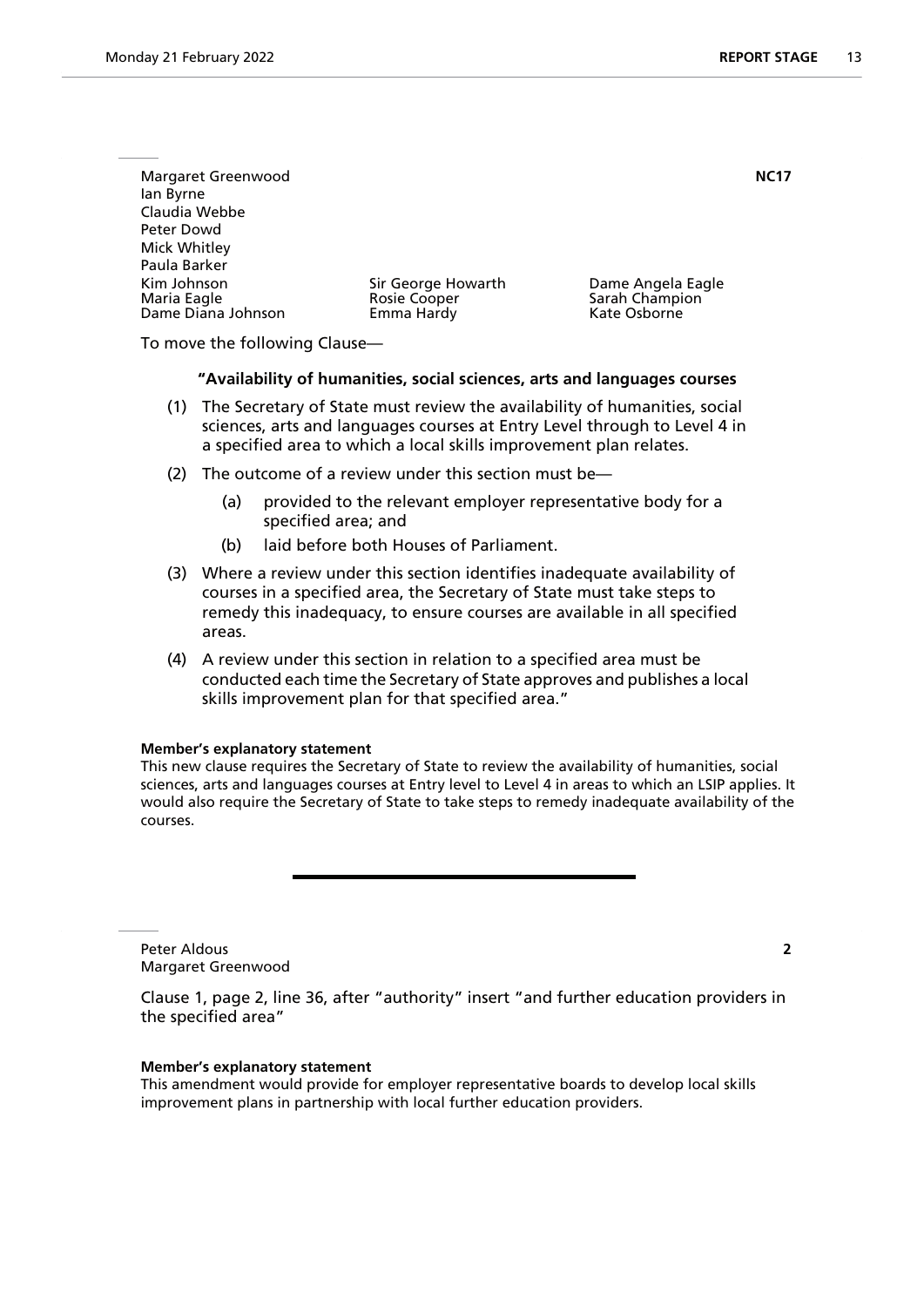Margaret Greenwood **18** Ian Byrne Claudia Webbe Peter Dowd Mick Whitley Paula Barker Kim Johnson Sir George Howarth Dame Angela Eagle Rosie Cooper Sarah Champion<br>Emma Hardy Sarah Champion Dame Diana Johnson Film Emma Hardy<br>
Christian Wakeford Christian Olave Nadia Whittome Christian Wakeford

Clause 1, page 3, line 6, at end insert—

"(ba) draws on responses to a public consultation conducted by the relevant local authority for the specified area on the education and training that should be made available in the relevant area, and"

#### **Member's explanatory statement**

This amendment would require the Secretary of State to draw on responses to a public consultation run by the relevant local authority, when publishing a local skills improvement plan for a given area.

Mr Toby Perkins **16** Matt Western

Clause 1, page 3, line 10, at end insert—

"(d) lists specific strategies to support learners who have or have previously had, a statement of Special Educational Need or an Education and Health Care Plan into employment, including but not limited to provision for supported internships."

#### **Member's explanatory statement**

This amendment would require local skills improvement plans to list specific strategies to support learners who have or have previously had, a statement of Special Educational Need or an Education and Health Care Plan into employment, including but not limited to provision for supported internships.

Mr Toby Perkins **14** Matt Western

Clause 2, page 3, line 15, after "England" insert "with the consent of the relevant local authority, Local Enterprise Partnership (LEP) and, where relevant, Mayoral Combined Authority"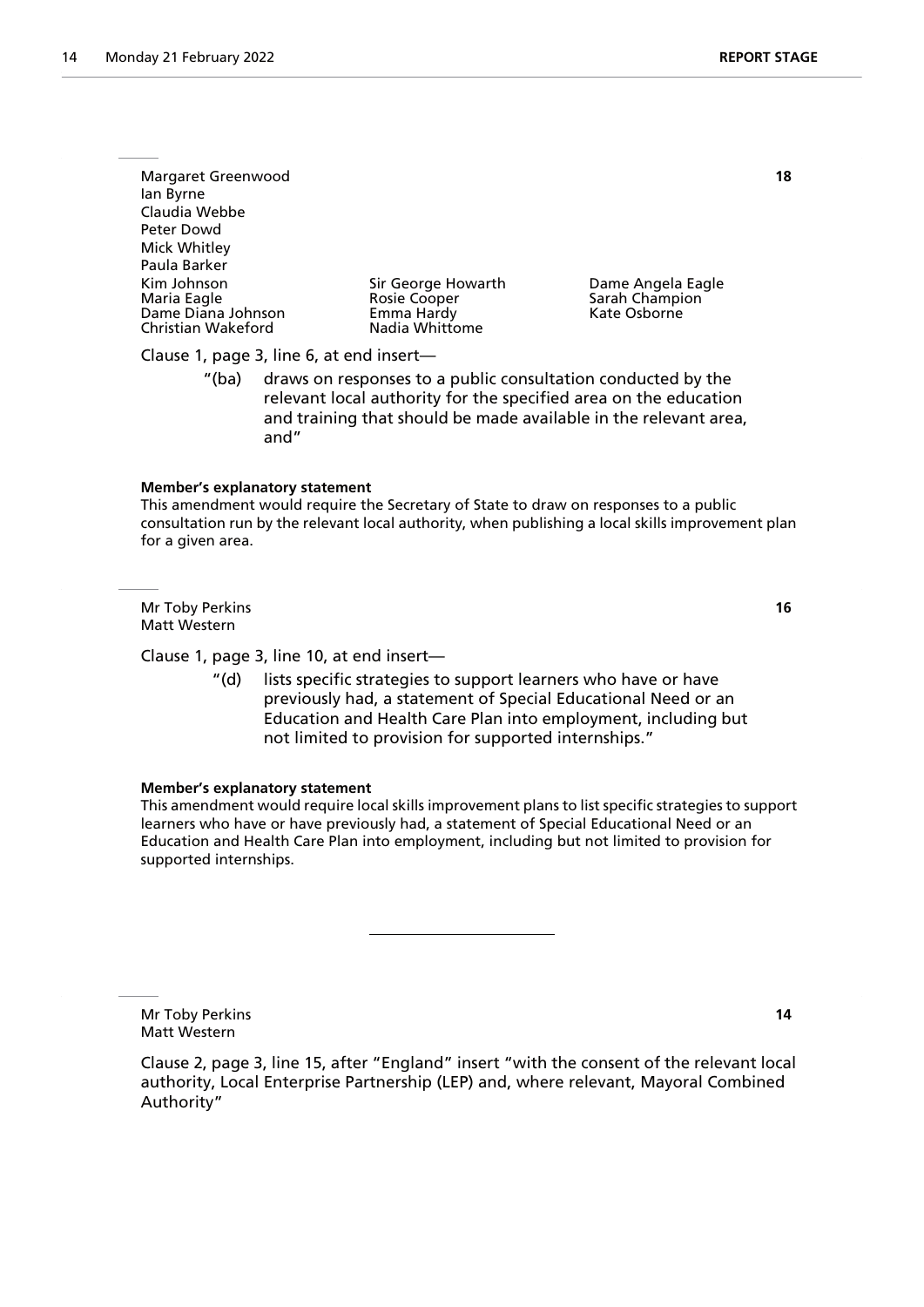This amendment provides for local authorities to give consent in the designation of employer representative bodies, to ensure employer representative bodies are representative of the areas they cover.

#### Chris Skidmore **4**

Clause 2, page 3, line 20, after "employers", insert "and any relevant community, education, arts, faith and third sector organisations"

Chris Skidmore **5**

Clause 2, page 3, line 41, at end insert—

"(6) The functions of the Secretary of State under this section may also be exercised by a relevant mayoral combined authority in England, where the designation relates to an area within their administrative jurisdiction, provided that education and skills are within the relevant authority's devolved competence."

Emma Hardy **17**

Clause 2, page 3, line 41, at end insert—

"(6) Representative bodies which are employers, and employer organisations which are members of employer representative bodies, must sign up to the Disability Confident employer scheme within six months of being designated, or becoming a member of, the employer representative body."

Chris Skidmore **6**

Clause 3, page 4, line 18, at end insert—

"(5) The functions of the Secretary of State under this section may also be exercised by a relevant mayoral combined authority in England, where the designation relates to an area within their administrative jurisdiction, provided that education and skills are within the relevant authority's devolved competence."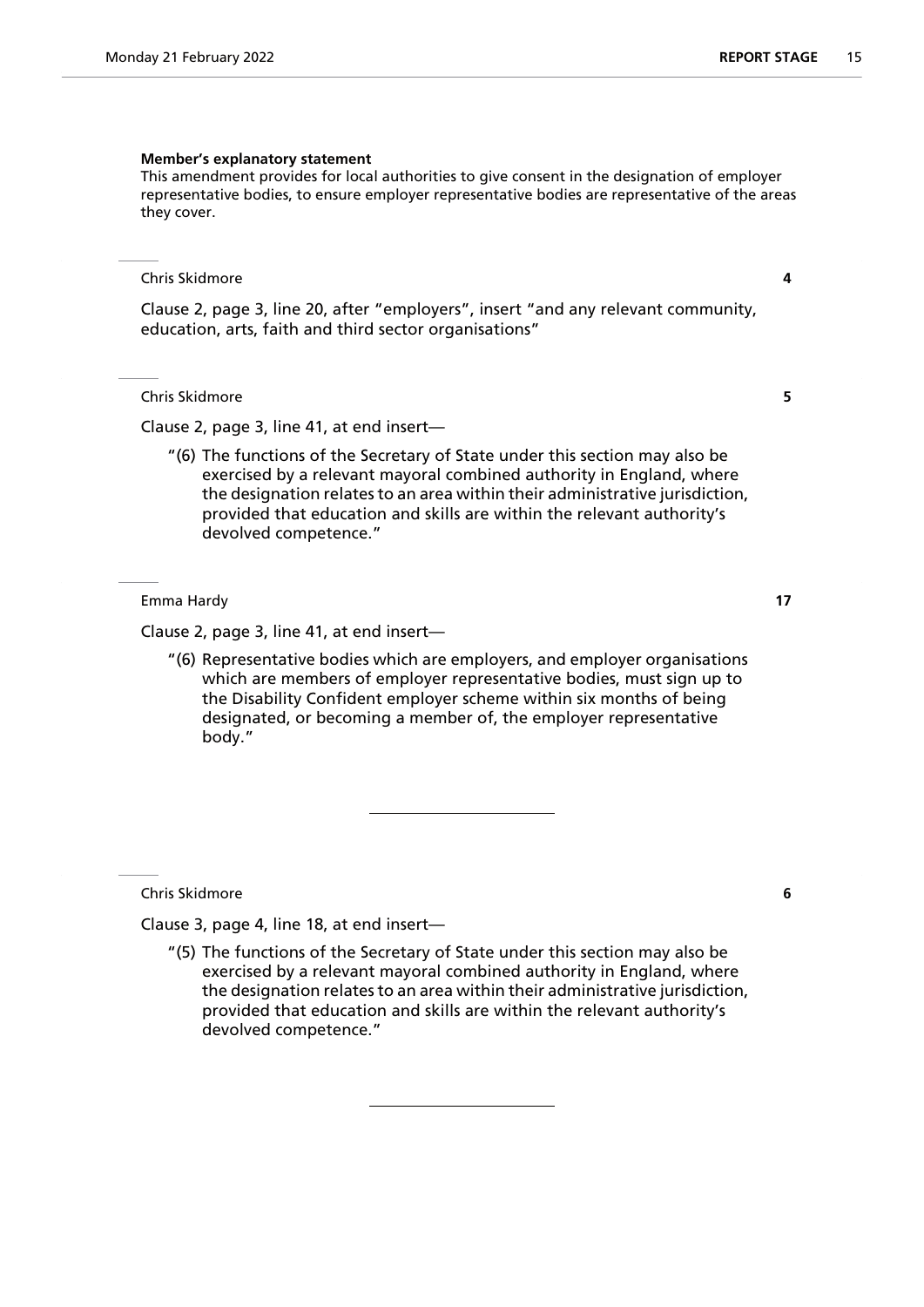Mr Toby Perkins **12** Matt Western Margaret Greenwood

Clause 6, page 7, line 23, at end insert—

"(2A) The Institute shall perform a review of the operation of the apprenticeship levy, paying particular regard to considering whether sufficient apprenticeships at level 3 and below are available."

#### **Member's explanatory statement**

This amendment would require the Institute to perform a review of the operation of the apprenticeship levy, and would require the Institute to pay particular regard to ensuring that sufficient apprenticeships at level 3 and below are available.

Mr Toby Perkins **15** Matt Western

Clause 7, page 10, line 37, at end insert—

"(2A) Subsection (2) does not apply to the withdrawal of level three courses for the period of four years beginning with the day on which this Act is passed."

#### **Member's explanatory statement**

This amendment seeks to reintroduce the Lord's amendment (amendment 29), preventing IfATE from withdrawing approval of established level 3 courses including BTECs for four years.

Robert Halfon **1**

Page 17, line 28, leave out Clause 14

**Member's explanatory statement** This amendment is consequential on NC3.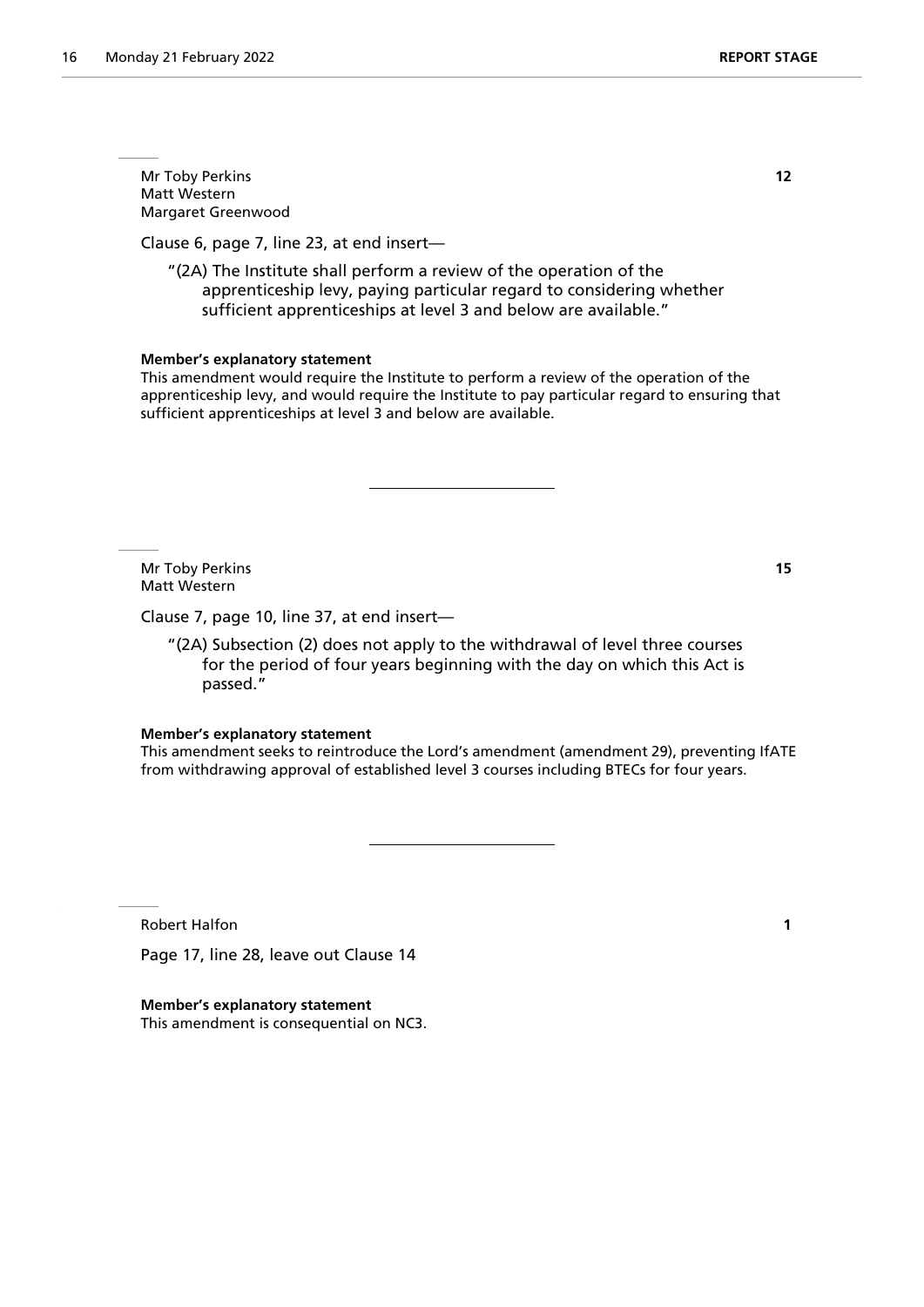Chris Skidmore **8**

Clause 14, page 17, line 28, at end insert—

"(A1)Section 42A of the Education Act 1997 (Provision of careers guidance in schools in England) is amended as follows—

After subsection (4)(c), insert—

"(d) is provided by a person who is registered with the Career Development Institute, and who holds a level 4 qualification.""

Mr Toby Perkins **13** Matt Western

Clause 14, page 18, line 5, at end insert—

- "(aa) ensure that each registered pupil receives two weeks' worth of compulsory work experience,
- (ab) ensure that each registered pupil receives face to face careers guidance, and"

#### **Member's explanatory statement**

This amendment would require every school to provide face to face careers guidance for every pupil and two weeks' worth of compulsory work experience for every registered pupil.

Chris Skidmore **7**

Clause 14, page 19, line 1, at end insert—

"(9B) Local Authorities shall have oversight of the provisions in subsection (2A) and subsection (5), for the purposes of ensuring the provision of careers advice is consistent and high quality."

Chris Skidmore **3**

Clause 15, page 20, line 29, at end insert—

- "(3) After section 22(2)(c) of the Teaching and Higher Education Act 1998 insert—
	- "(ca) for the establishment of a system of means-tested financial grants, for the purpose of ensuring that financial hardship is not a dissuading factor in the take-up of higher education or further education modules or courses.""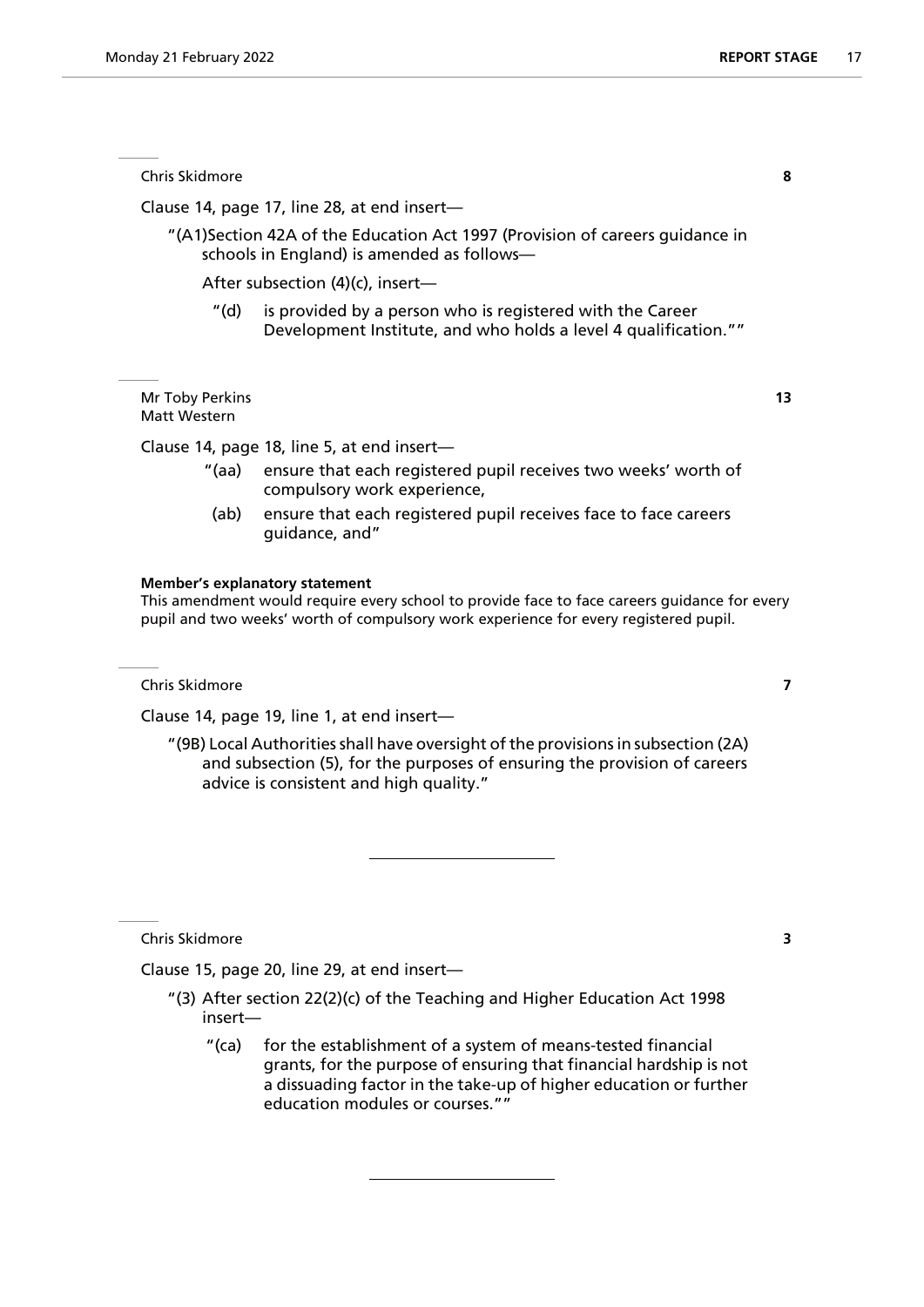| Caroline Lucas<br>Clive Lewis<br>Tim Farron<br>Wera Hobhouse<br>Kenny MacAskill<br>Stephen Farry<br><b>Nadia Whittome</b><br><b>Richard Burgon</b><br>Claudia Webbe | Dame Diana Johnson<br>Wendy Chamberlain<br>Zarah Sultana | Tony Lloyd<br>Daisy Cooper | 11 |
|---------------------------------------------------------------------------------------------------------------------------------------------------------------------|----------------------------------------------------------|----------------------------|----|
| Clause 34, page 40, line 20, at end insert-                                                                                                                         |                                                          |                            |    |

"(e) Sections [*Recognition of skills in the energy sector*] and [*Retraining guarantee for oil and gas workers*]."

## **Member's explanatory statement**

This amendment is consequential on NC14 and NC15.

Secretary Nadhim Zahawi **9**

Clause 35, page 40, line 31, leave out "and 23 to" and insert ", 23 to (*Office for Students: publication and protection from defamation*) and"

**Member's explanatory statement** This amendment brings NC12 into force two months after Royal Assent.

Secretary Nadhim Zahawi **10**

Title, line 5, after "assessments" insert "and publication of certain matters"

**Member's explanatory statement** This amendment amends the Long Title to cover NC12.

## Order of the House

## **[15 November 2021]**

That the following provisions shall apply to the Skills and Post-16 Education Bill [Lords]:

#### **Committal**

1. The Bill shall be committed to a Public Bill Committee.